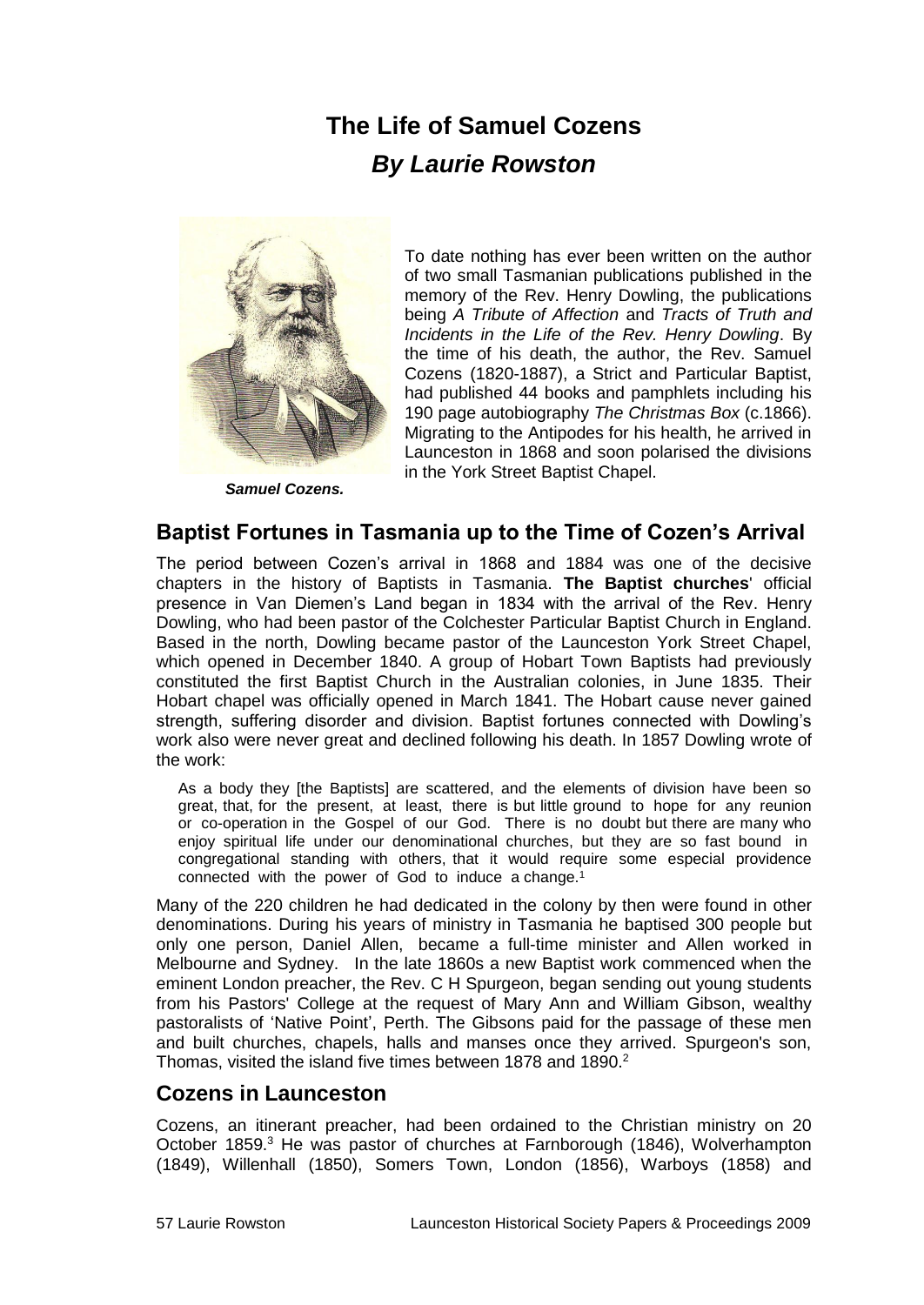Shadwell (1859) prior to his departure, for health reasons, for Australia in 1866. He sailed on the *Young Lochinvar* and arrived in Sydney on 17 February 1866. There he worked as a grocer as well as preaching at the Rev. John Bunyan McCure's Baptist chapel. In 1867 he arrived in Tasmania with his wife Mary and five of their seven children. Their arrival coincided with Dowling's retirement from the York Street Chapel and with the arrival in Launceston of the Rev. Frederick Hibberd (c.1836-1908) to take charge of the chapel.

Hibberd was the first Spurgeon's man to come to Australia, and had ministered in Sydney.<sup>4</sup> Hibberd, not an ardent advocate for closed communion, had been in consultation with York Street Chapel. With Dowling's retirement imminent, Hibberd offered his services but there was the problem of open or closed communion. The Launceston chapel was dividing over the question of whether or not to change to an open communion position and, when it did so, nine resigned. In a subsequent letter he commented on the "table question":

You could hardly expect persons who are really strict in principles of that nature to remain in a church where their opinions were upset. ...Yet it is to be deplored that men should allow such trifles to be a barrier to the communion of saints... Do not suppose that I look upon this division as an unmixed evil. It is far better for them to separate themselves from the church if they are not prepared to unite to carry out its measures heartily and without manifestations of bitterness and party feeling.

In a further letter he added a word about "the Separatist Brethren", urging the church to treat them with all kindness and charity and to give them credit for being sincere.

The York Street Chapel became "open communion" on 27 May 1867. Cozens became the shepherd of the nine members of closed communion persuasion who had seceded. He rented out the large room at the Town Hall for a term of twelve months and began building work on a small chapel for 200 people in Upper Balfour Street. *The Launceston Examiner*, unaware of the split in the chapel, reported that the Baptists were occupying the Town Hall "during repairs to the [York Street] chapel".<sup>5</sup> Built by Connolly, the chapel [at 1 Balfour Street] opened on 25 December 1867. Cozens based his opening sermon on 1 Chronicles 29.1, "For the palace is not for man but for the Lord".<sup>6</sup>

Within a year the new body of Strict Communion Baptists, numbering twenty members, had commenced a Sabbath school and published a journal.<sup>7</sup> Early in 1869 Cozens was conducting his own day school in the Upper Balfour Street chapel.<sup>8</sup> Cozens' visit to Launceston thereby helped polarise the theological differences that existed among Baptists at the York Street Chapel. While Australian Baptists in the other colonies at the time were moving towards an evangelical tolerance and unity, Cozens stood for the remoteness and rigidity of Hyper-Calvinist Baptist secthood.

Three months after the death of the Rev. Henry Dowling on 29 March 1869, the Balfour chapel closed. Hibberd already had returned to Sydney, presumably because of financial struggles at the chapel.<sup>9</sup>

Cozens had admired Dowling greatly from afar, having heard a good deal about him, knew those he was acquainted with in the old country and had visited the places where Dowling had been in ministry. Their brief friendship grew as Cozens visited daily between early January 1869 and the time of Dowling's death. More than likely, Cozens was given access to Dowling's papers and soon published in his memory, *A Tribute of Affection*. He followed this with *Tracts of Truth and Incidents in the Life of the Rev. Henry Dowling.*

Cozens preached his farewell sermon at the York Street Chapel at the end of July 1869 as he prepared to proceed to Adelaide, having accepted a unanimous call from the Ebenezer Particular Baptist church in North Adelaide.10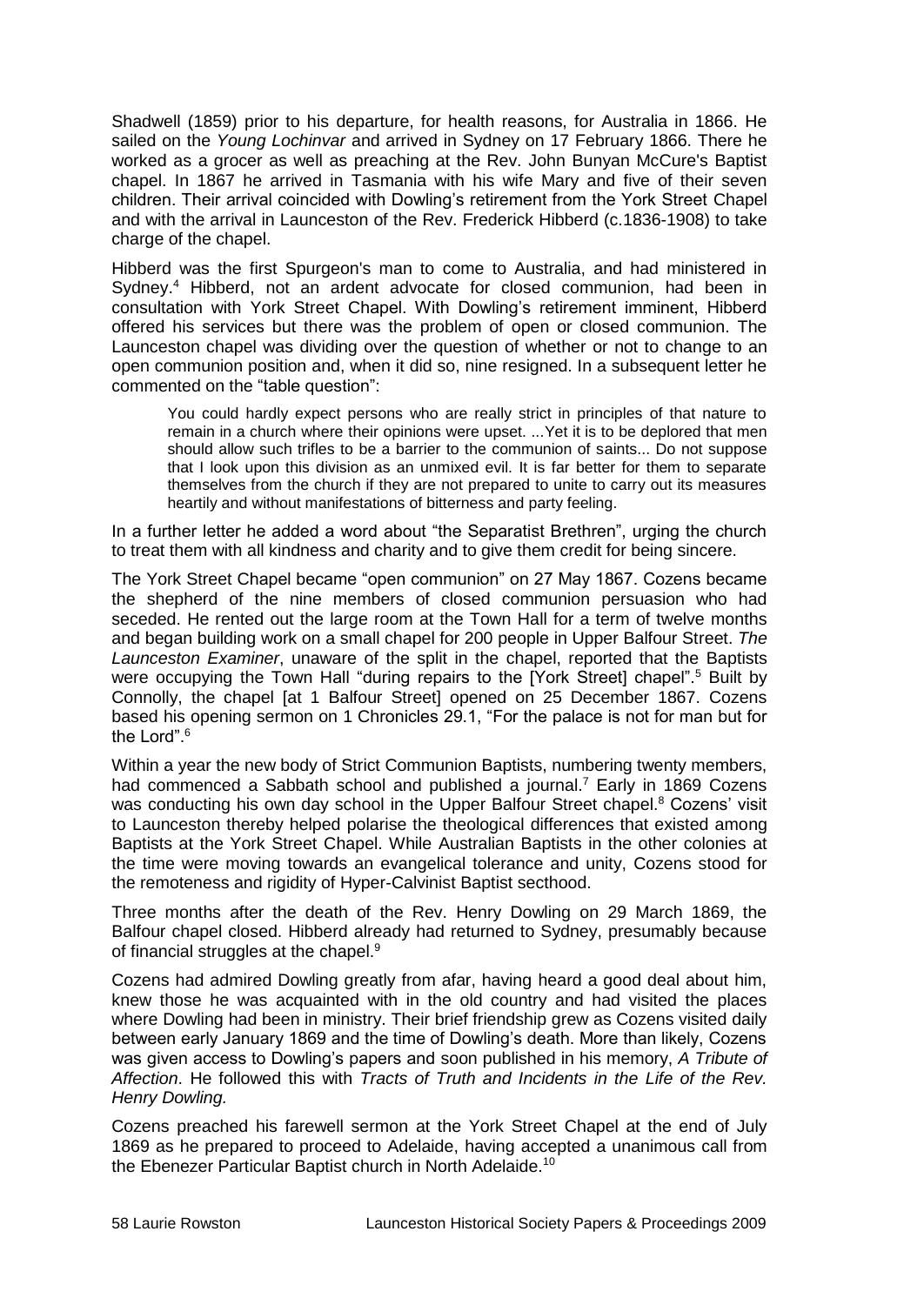The nearby Tea Tree Gully School at 4 Dowding Terrace, North Adelaide, opened in April 1870 and Cozens became its first schoolmaster. There he lectured on, amongst other subjects, his unique collection of Australian shells, botanical specimens and Australian bugs and beetles in order to raise funds for fittings for the school. Due to his effort, by the end of 1870, the number of students had increased from nineteen to seventy-four, including twenty evening students.<sup>11</sup>

He returned to England in 1875 and served in the English pastorates of Willenhall once more, Sutton, Isle of Ely in 1878 and finally Ipswich (1881) where he died on 29 July 1887.<sup>12</sup>

# **Cozens' Early Life Story**

It is from his biography, *The Christmas Box*, that we are given keen insight in Cozens' early life. He writes in such a way that the reader will detect the Providence of God in his life. Samuel was the favourite of ten children. He was born on 8 November 1820 to Samuel and Mary Cozens, at Wilton, near Salisbury. His hotelier father was a successful brewer.<sup>13</sup> But in his youth Samuel began a dissolute life of alcohol addiction, gambling and swearing.<sup>14</sup> Following his schooling, he repeatedly failed to retain his employment whether it was in London or near home.<sup>15</sup> Sporadically he attended church and at about the age of 23 he went through a typical Calvinistic conversion which was accompanied by much agony of the soul and he was baptised in the Baptist way at Lessness Heath, Kent (east of London on the Thames) in 1843. In his book, *A Treatise on a Divine Call to the Ministry* he wrote:

In my former book, I gave you…a little account of God's mercifully preserving me in seasons of imminent danger…of my awful position as a vile, blaspheming, horrid sinner. Surely there never existed as blacker Ethiopian!…how the dear Lord delivered me about ten o'clock in my bed room in the house of Messrs Stuckey and Meade, wholesale and retail drapers and grocers, Langport, Somerset.<sup>16</sup>

He commenced preaching but without great success and with much criticism because of his past life. Finally a small Particular Baptist church in Farnborough, Hampshire, offered him one pound a week to be their pastor. He was now married with a little boy.<sup>17</sup> A position at the Langport Particular Baptist Church (near Yeovil in Somerset) followed where friends set him up in business<sup>18</sup> and as the business prospered, the things of God took back stage. Moving from poverty to riches, he "grew worldly" declining pastoral calls and turning down preaching appointments. Then as both business and sermon preparation fell off he felt "the hand of God" lift from him. He had to admit that he had no head for the retail trade.<sup>19</sup> But again he saw the providence of God as he was able to sell his stock and settle his affairs. Coupled with this was a pastoral call from Wolverhampton (in the West Midlands – between Coventry and Shrewsbury) which he accepted. After some time there were some who wanted to see the back of him.

His next placement was at Willenhall, also in the West Midlands, in 1853 but by 1856 relationships had soured again in the concerted move, by the means of pamphlets, letters and reports, to have rid of him. He was labelled an Arminian, an Antinomian and a legalist.<sup>20</sup> Throughout all this, he was having greater success at penmanship than preaching. He left Willenhall destitute having experienced two large salary reductions.<sup>21</sup> He ministered for a short time at Brentford in the North Midlands, then at the Beulah Chapel, Somerstown, London, (from about May 1856) where once again matters became strained. He was farewelled on 23 March 1858. A number of short pastorates followed, some as short as three weeks.<sup>22</sup> By now he was well read, being familiar with the leading Particular Baptists – Gadsby, Stevens, Whitfield, Philpot, Wells and Huntington.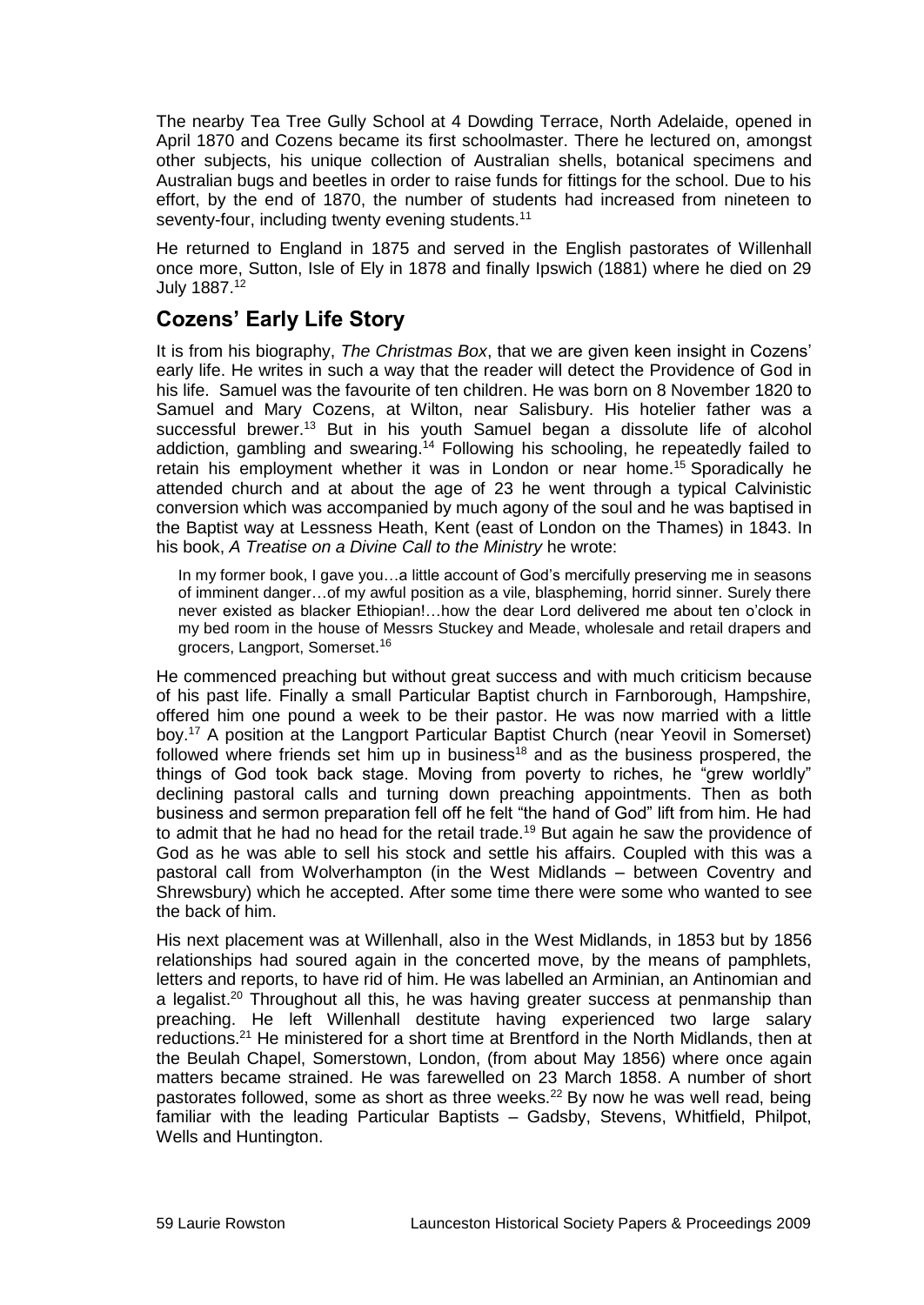He was called to Warboys, near Cambridge, commencing 8 July 1858.<sup>23</sup> The welcome and generosity of the folk was abounding but again there were some who would cause him trouble, considering him a heretic. It was rumoured correctly that he was in debt, to the sum of £50 to one person alone. Cozens had received an advance of £50 or £60 for his work the *Teacher's Thought Book* but it had not sold as hoped.<sup>24</sup> On his £100 a year he was keeping a family with eight or possibly nine children. Before leaving Warboys, he came into some money and dealt with his debts.<sup>25</sup>

He accepted a position at Shadwell Particular Baptist Church, London, in 1860 and the call was extended after six months early in 1861. Finally he found success at the Rehoboth Particular Baptist Chapel in Victoria Street, London. There he wrote *Christmas Box,* confessing at the end of the work, "I belong to a sect in whose vocabulary there are no 'flattering titles'." By now he had published 43 works of which totalled 100,000 printings.<sup>26</sup>

# **The Demise of Dowling's work**

Insight into the thinking which led to the demise of the Particular strand of Baptist life in Tasmania can be gained first by considering its spokesmen who were present in Launceston at the time of Dowling's retirement and death in the late 1860s. Apart from Cozens, there were also the Revs Daniel Allen and John Bunyan McCure. Both believed that the distinctive doctrines they held so firmly were rooted in scripture. They also were persuaded fully that in the stand they were making for restricted communion, and against "duty faith" teaching, $27$  they were doing the will of God. They were convinced that high-Calvinism was Biblical truth.

At this time, the Particular work in Tasmania was only holding its own. The Rev. Henry Dowling was never a hard-line Calvinist as were Cozens, Allen and McCure. Neither was he a strong close communionist as evidenced by Congregationalist George Best, who attended his services in the Launceston Town Hall prior to the erection of the York Street Chapel in 1841. Wrote Best, "He is more liberal than most Baptists allowing mixed communion". 28

# **The Rev. John Bunyan McCure**

In 1862 the Rev. John Bunyan McCure, a Hyper-Calvinist sectarian from the British Baptists who had been in the colonies since 1852, was preaching often for Dowling, "whose feebleness rendered him almost inaudible".<sup>29</sup> Four years later he returned from the mainland to Launceston, lecturing and showing slides using his dissolving view apparatus with the object of reducing the debt on his Sydney chapel.<sup>30</sup> He stood in the line of the English Hyper-Calvinists John Gill, William Gadsby and the Gospel Standard Churches. Typical of English Strict and Particular Baptists, McCure rejected "duty-faith".

As with Cozens, McCure preached a gospel of salvation restricted to the elect. McCure and his sectarians made it a point not to preach indiscriminately lest the non-elect be openly invited into the Christian fellowship, hence the term "Particular".<sup>31</sup> In the second half of the 19<sup>th</sup> century, the majority of Baptist churches in England were moving on to a view called 'evangelical Calvinism', most notably taught by Baptist Andrew Fuller. This was a more moderate form of Calvinism which fully encouraged evangelism, and was more balanced on a number of points. At the end of his life, McCure finally embraced Fuller's views while remaining Calvinistic in his theology.<sup>32</sup>

# **The Rev. Daniel Allen**

The controversial Daniel Allen, the scourge of the papacy in the late 1870s, visited Launceston to be at Dowling's death-bed and supply the York Street pulpit for three months.<sup>33</sup> As a youth Allen immigrated to Australia in 1844 at the request of his father, arriving in Sydney in January 1845. He then made his way to Launceston where he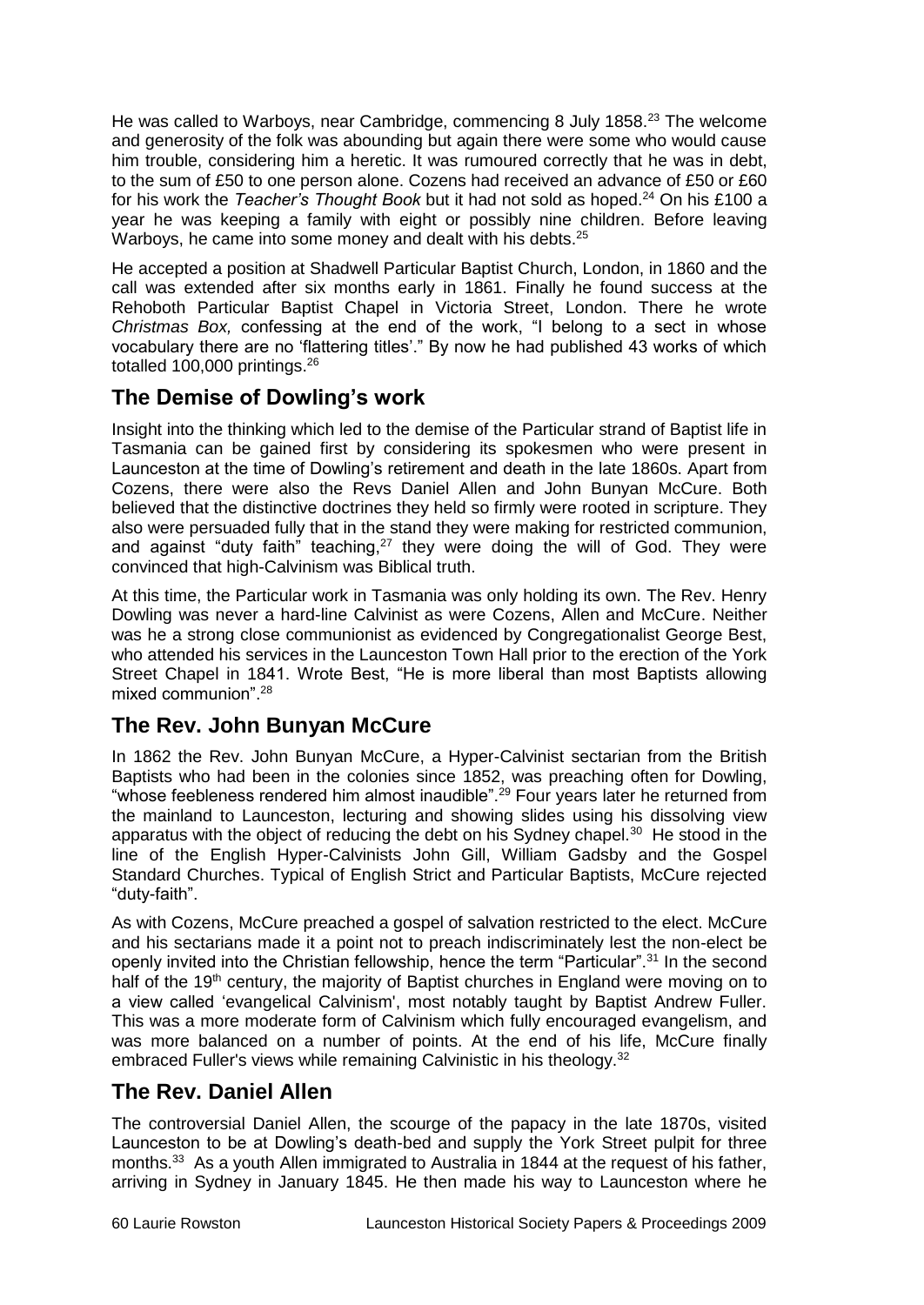was reunited with his father, a deacon of the York Street Chapel. Allen was baptised by Dowling and admitted to membership. $34$  In 1849 he moved to Melbourne and began preaching. He later claimed to have been the first person to have held a religious service on the Ballarat goldfields. In 1853 he took charge of a church at Preston.<sup>35</sup> Over the years other preaching stations and chapels opened to him. On the Eaglehawk (Bendigo) goldfields he caused controversy on the subject of baptism.<sup>36</sup> In 1870 Allen was invited to Castlereagh Street Church, Sydney, in place of McCure who was leaving for England. Allen was an Orange Lodge man of the first order, anti-Roman Catholic to extreme. In Sydney during March 1878 he provoked "the Hyde Park riots".<sup>37</sup> Intolerant, obnoxious and sectarian, Allen denounced error and all false doctrines wherever they could be found.

Allen held the Presidency of the Particular Baptist Association of Australia until his death. More than any other figure among Australian Baptists, Allen placed an indelible stamp of Hyper-Calvinism on the Strict and Particular Baptists. An heir to the theology of a long line of English Hyper-Calvinists such as John Gill and William Gadsby, Allen too preached that redemption is not universal and that the objects of redemption are the elect of God. Only God's elect had the responsibility to repent and believe. From 1869 short ministries followed at the York Street Chapel. They were carried out by the Revs John W Bamber, George P Lush of Melbourne, Charles Cater and William Bentley of Brunswick.

### **Conclusion**

The attempt to propagate an extremely deterministic view of God's sovereignty – in that the message of salvation was restricted to the elect and not to be preached indiscriminately, that there was a futility of man's will in choosing his ultimate destiny – failed in Tasmania. In the end, this obscure and isolated sect dwindled in numbers and influence. The natural result was that very few people were brought into its local churches, save the children of those already members. But prospects grew brighter for Tasmanian Baptists in Tasmania in the 1870s and on through the arrival and work of 17 preachers from C H Spurgeon's Pastors' College, London, and their Tasmanian patrons: William Gibson Senior and his wife Mary Anne and their son, William Gibson Junior and spurred on by the visits of Spurgeon's son, Thomas. The older and harsher interpretations of Calvinism quickly gave way to more moderate views. It was a triumph over Hyper-Calvinism and closed communion. For Baptists in Tasmania, it meant a rediscovery of mission based on a renewed theology on strong evangelical preaching and denominational building, and the creation of an organisation, the Baptist Union of Tasmania in 1884, for the fulfilment of that mission.

 $\overline{a}$ 

<sup>1</sup> Letter of Dowling dated 16 November 1857 in Joseph Jewell Westwood, *The Journal of J. J. Westwood (evangelist)*, Melbourne, 1865, p. 18.

<sup>2</sup> Laurence F Rowston, *Baptists in Van Diemen's Land, the Story of Tasmania's First Baptist Church*, Baptist Union of Tasmania, Hobart, 1985, p. 89.

<sup>3</sup> *Baptist Magazine*, 1859, p. 765.

<sup>4</sup> *Launceston Examiner*, 24 August 1867, p. 4, c. 1.

<sup>5</sup> *Launceston Examiner*, 2 July 1867, p. 5, c. 4; 25 July 1867, p. 4; 25 August 1867; 20 August 1867, p. 2, c. 7.

<sup>6</sup> *Launceston Examiner*: 21 December 1867, p. 2, c. 7; Advertisement, 24 December, p. 1, c. 7.

<sup>7</sup> *Launceston Examiner*: 16 July 1868, p. 2, c. 1; 14 September 1867, p. 2, c. 3; 24 October 1867, p. 4.

<sup>8</sup> *Launceston Examiner*, 23 March 1869, p. 3, c. 4.

<sup>9</sup> Records of the York Street Launceston Chapel – in archives of Baptist Union of Tasmania holdings at the University of Tasmania; M Petras, 'Reverend Frederick Hibberd, The Forgotten Father of NSW Baptists', in R Case (ed.), *A Man of God,* R Case, Eastwood, 1990, pp.142-50. <sup>10</sup> *Launceston Examiner:* 24 July 1869; 27 July 1869, p. 3, c. 3; 12 August 1869.